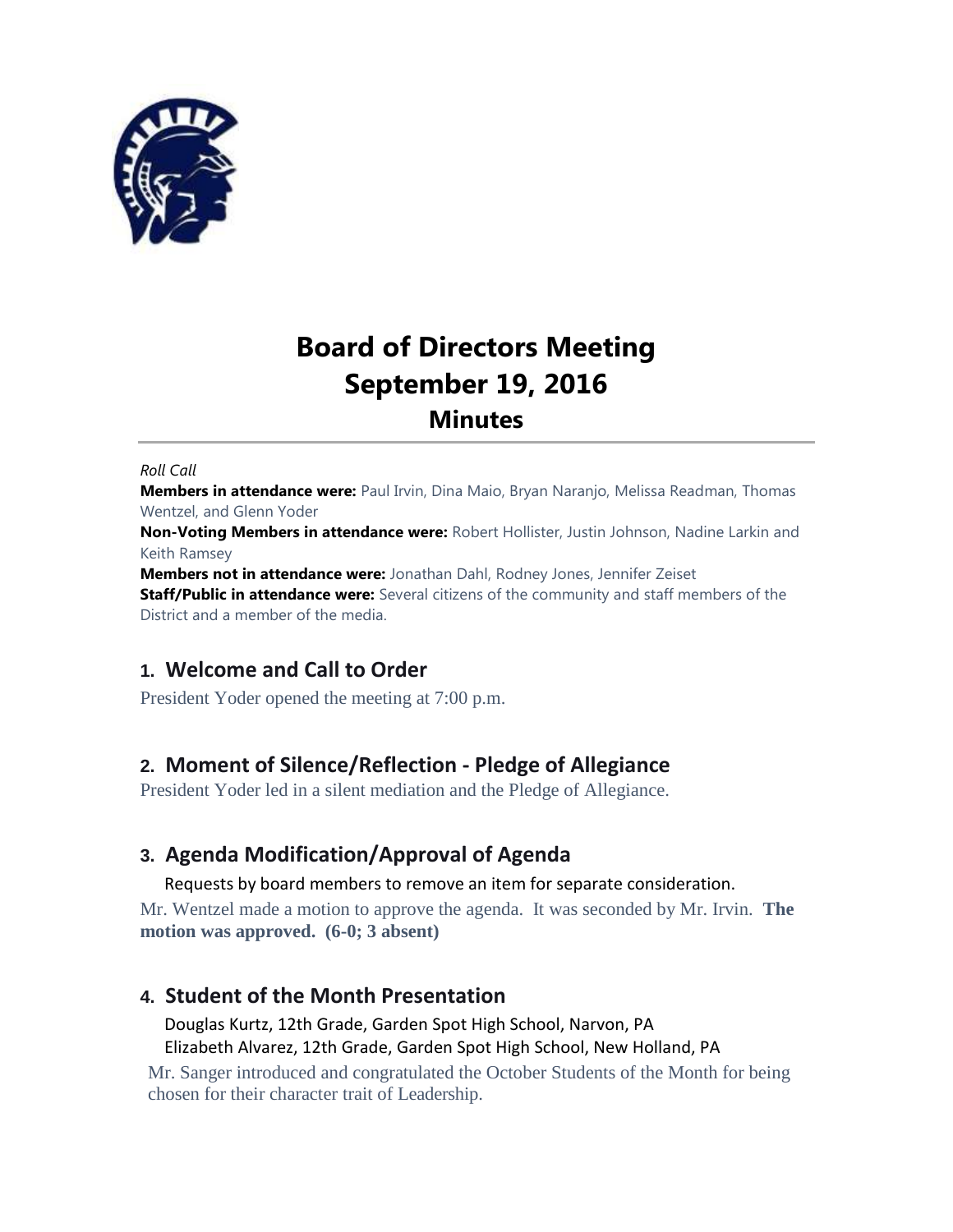**October** Douglas Kirk, Narvon, Unable to Attend. Elizabeth Alvarez, New Holland, accompanied by her parents, Mr. Arturo Alvarez & Mrs. Olga Vargas-Botero.

Dr. Hollister thanked the students for their leadership and noted that they were roles models for both students and adults.

## **5. Citizens of the District Comments**

At this time we will invite public comment on any topic that is within the Board's jurisdiction. Please also note that the public is invited to attend our Committee Meetings where much of the discussion and deliberation of agenda topics is conducted. (Committee Meetings are held in the Community Hall at the Garden Spot Complex at 7 p.m. on the second Monday of the month.)

## Mark Weaver, New Holland

Mr. Weaver thanked the Board for all their efforts, then said a prayer.

# **6. Special Presentation - PSSA Report out for 2015-2016 School Year**

Dr. Hollister introduced Mr. Greg Frederick the Director of Elementary Instruction. Mr. Frederick presented to the Board a PSSA Report for the 2015-2016 school year. Mr. Frederick noted that the information presented was the District's achievement data and the District's growth data would be not be released until the end October as well as the School Performance Profile (SPP) for each school. The Board would be presented with this information at that time.

## **7. Consent Agenda**

Items listed under the Consent Agenda section of our Board Meeting Agenda are considered to be routine and are acted on by the Board in one motion. There is no Board discussion of these items individually prior to the Board vote unless a member of the Board requests that a specific item be removed from the Consent Agenda. Requests to remove an item from the Consent Agenda will be accepted at agenda section 3. Agenda Modification/Approval of Agenda. (Requests to remove an item for separate consideration). Items Removed from the Consent Agenda will be moved to agenda section "Action Items."

Mr. Wentzel made a motion to approve the consent agenda. It was seconded by Mr. Irvin. **The motion was approved. (6-0; 3 absent)**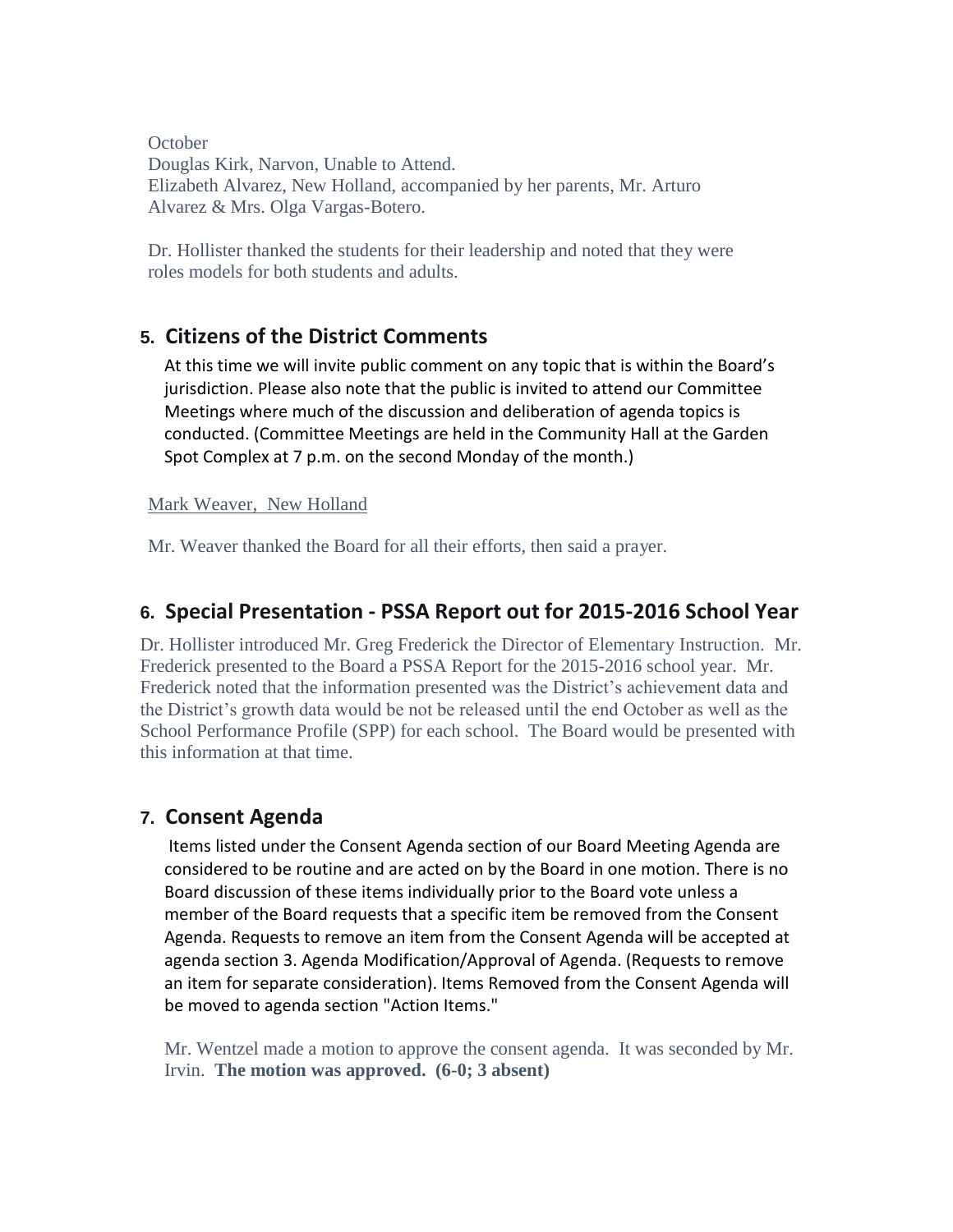- **a. Approval of Minutes**
- **b. Treasurer's Report**
- **c. Approve Personnel Report**
- **d. Bills Paid**
- **e. Cafeteria Fund Treasurer's Report**
- **f. Investments**
- **g. Student Activity Account**
- **h. Approve Budgetary Transfers**

**i. Approve the Settlement Agreement for Educational Services for a Student with Special Needs**

**j. Action Item - Approve an Educational Program Tuition Agreement for 2016-2017 school year**

**k. Action Item - Approval of Affidavits of Guardianship**

## **8. Action Items**

Items Removed from Consent Agenda for Separate Consideration

**a. Action Item - INSPECTION AND COPYING OF PUBLIC RECORDS POLICY 801**

Minor change in the Right to Know Policy per State Audit Team recommendation.

**b. Action Item - NEPOTISM POLICY # 304.1**

Creation/addition of a Nepotism Policy. We have not had one in the past. It is recommended by the State Audit Team to add such a policy.

Dr. Hollister reminded the Board of the two policies that needed to be updated or added as recommended by the State Auditors.

Mr. Irvin made a motion to approve the Eastern Lancaster County School District School Board Inspection and Copying of Public Records, Policy 801 and Nepotism Policy, 304.1. It was seconded by Mr. Naranjo. **The motion was approved. (6-0; 3 absent)**

## **9. Reports**

#### **a. Lancaster County Tax Collection Bureau**

Met on September 14, 2016

Received the Service Organization Control (SOC) Audit Report for July 01, 2015 to June 30, 2016

the Bureau continues to maintain strong Procedures and Controls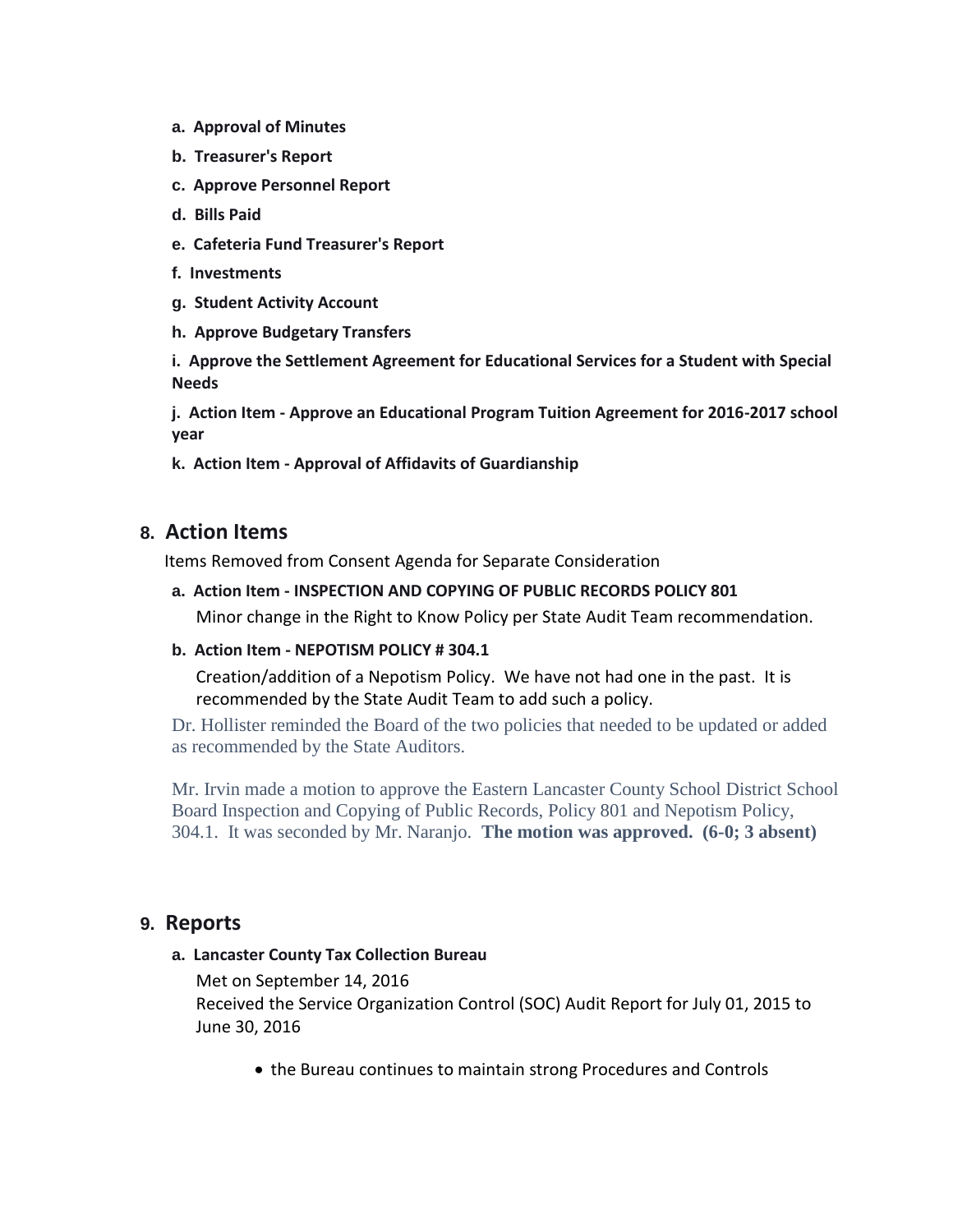Non-Filer Mailing (2015 tax year) and PA Dept of Revenue Data Comparison Mailing (2014 Tax Year) have gone out Executive Director - retirement at the end of 2017 calendar year Next meeting - November 16, 2016 (2017 Operating Budget)

Mr. Ramsey reported that the LCTCB met on September  $14<sup>th</sup>$  and noted that meeting mainly consisted of the Service Organization Control Audit which goes through the controls and procedures of the Tax Bureau. He also reported that the Executive Director of the Tax Bureau was planning on retiring at the end of 2017 and a new director would be hired July 1, 2017. The next LCTCB meeting would occur on November  $16<sup>th</sup>$ .

#### **b. Lancaster-Lebanon IU13**

Mr. Irvin reported on the September  $14<sup>th</sup>$  IU Board meeting and shared several highlights from the board meeting report: He reported that the IU13 Board approved \$15,497,785.19 in disbursements and approved several new or addition to service contracts for Business Services, Early Childhood and Special Education Services, Instructional Services, Technology Services, and Human Resource Services. There were thirty (30) resignations, seven (7) terminations, two (2) retirements, seventy-three (73) new hires, fifty (50) changes in position or salaries, and four (4) leave of absences.

Mr. Irvin announced that the Lancaster-Lebanon IU would be hosting a Job Fair tailored to Substitutes on October 3rd.

Mr. Irvin noted that the Board was required to vote on the PSBA elections and commented that upon the recommendation of an IU13 Board members, all candidates were fit for their associated running positions.

Mr. Wentzel made a motion to approve the vote for the 2017 slate of candidates for PSBA President Elect, Vice President and 5 At-large representatives for the Pennsylvania School Board Association 2017 Elections. It was seconded by Mrs. Maio. **The motion was approved. (6-0; 3 absent)**

#### **c. Lancaster CTC**

Mrs. Readman reported that the JOC met on August 25<sup>th.</sup> Mrs. Readman distributed and presented to the Board the 2016 Program Solutions Update from the CTC Administration to counter the increased interest in the CTC programs. She noted that there was a surplus of 150-200 applications that had been placed on the waiting list. She also presented the possible 2017 Program Direction that the CTC Administration was suggesting. These included the expansion of several current programs and the addition of several new programs and degrees. Mrs. Readman asked for comments, concerns, and questions from the Board to be presented to the JOC before the October  $27<sup>th</sup>$  JOC meeting.

Dr. Hollister stated the concerns and comments of the Superintendent Advisory Committee based on the recommendations of the CTC Administration.